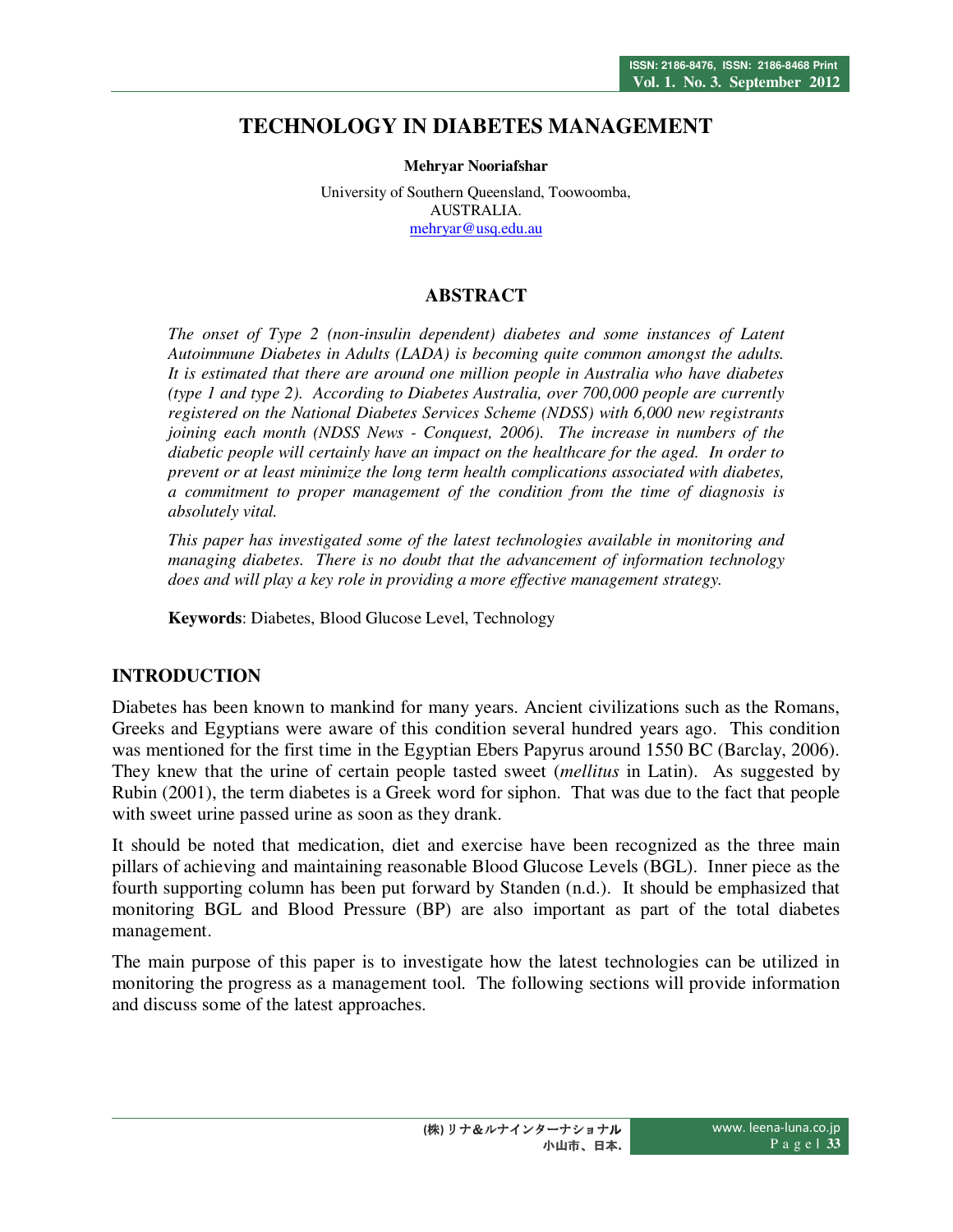#### **MANAGING THE CONDITION**

It is generally accepted that a stable BGL which is within a reasonable range can be achieved and maintained through:

- 1. Appropriate medication (if necessary).
- 2. Healthy diet.
- 3. Exercise.

Regular monitoring of the BGL, input (time, distance and heart rate) and output (calories burnt) in exercise should complement the above. The desired outcome will ultimately affect the glycated-haemoglobin (HbA1c) test. This test measures the average of BGL for the preceding three months. Hence, the test indicates to the healthcare professionals how well the patient has been managing his/her diabetes. For further information see American Association for Clinical Chemistry, (2001-2012)

Each of the above actions deserves discussion and research. The benefits of exercise have been cited in the majority of the literature on managing diabetes. For instance, Stanton (2012) suggests that "exercise is just like medication." In fact exercise, in any form, can help with improving the blood glucose levels and insulin function. It also contributes to a significant reduction of cholesterol, blood pressure and body fact. One does not have to engage in special types of exercise and rely on on elaborate equipment and conditions. A modest exercise like walking on a regular basis would certainly have positive effects. Hence, any exercise should be regarded as better than no exercise.

#### **TECHNOLOGICAL AIDS FOR EXERCISE**

Doing exercise can sometimes be quite daunting. Technology can assist with providing useful feedback as well as converting a work out session to fun and pleasure.

Mendosa (2003) provides the advantages of using the latest technologies in conjunction with traditional exercises such as walking or working out on a treadmill. He suggests that using gadgets such as pedometers and heart monitors will assist with providing useful feedback as well as making the exercise time more interesting. The author's experience is very much compatible this claim. A heart rate monitor is an ideal tool for monitoring both input (time, distance, and heart rate) and output (calories burnt) in physical activities. The latest heart monitors can be worn like a traditional watch and receive the information from a chest strap. The author has been using a heart rate monitor by Nike which looks and weighs like a sports watch. The transmitter is worn around chest on the rib cage just below the breast pale. The transmitter reads the electrical impulses of the heart and transmits data to the watch. The watch can be programmed to include the user's information such as gender, age and weight. This information is used in conjunction with the heart rate to calculate calories burnt. This kind of information is very useful in knowing the output of a period of exercise and physical activity. In addition to having accurate information of the time spent and distance traveled, the user can monitor their heart rate and adjust the effort accordingly. For instance to have cardiovascular benefits and achieve fitness without increasing the heart rate too much, a safe or desired zone can be programmed by the user. As Mendosa (2006) suggests 50-60% of the maximum heart rate should be a goal for a diabetic person. Working out the maximum is quite straightforward using a rule of thumb as follows: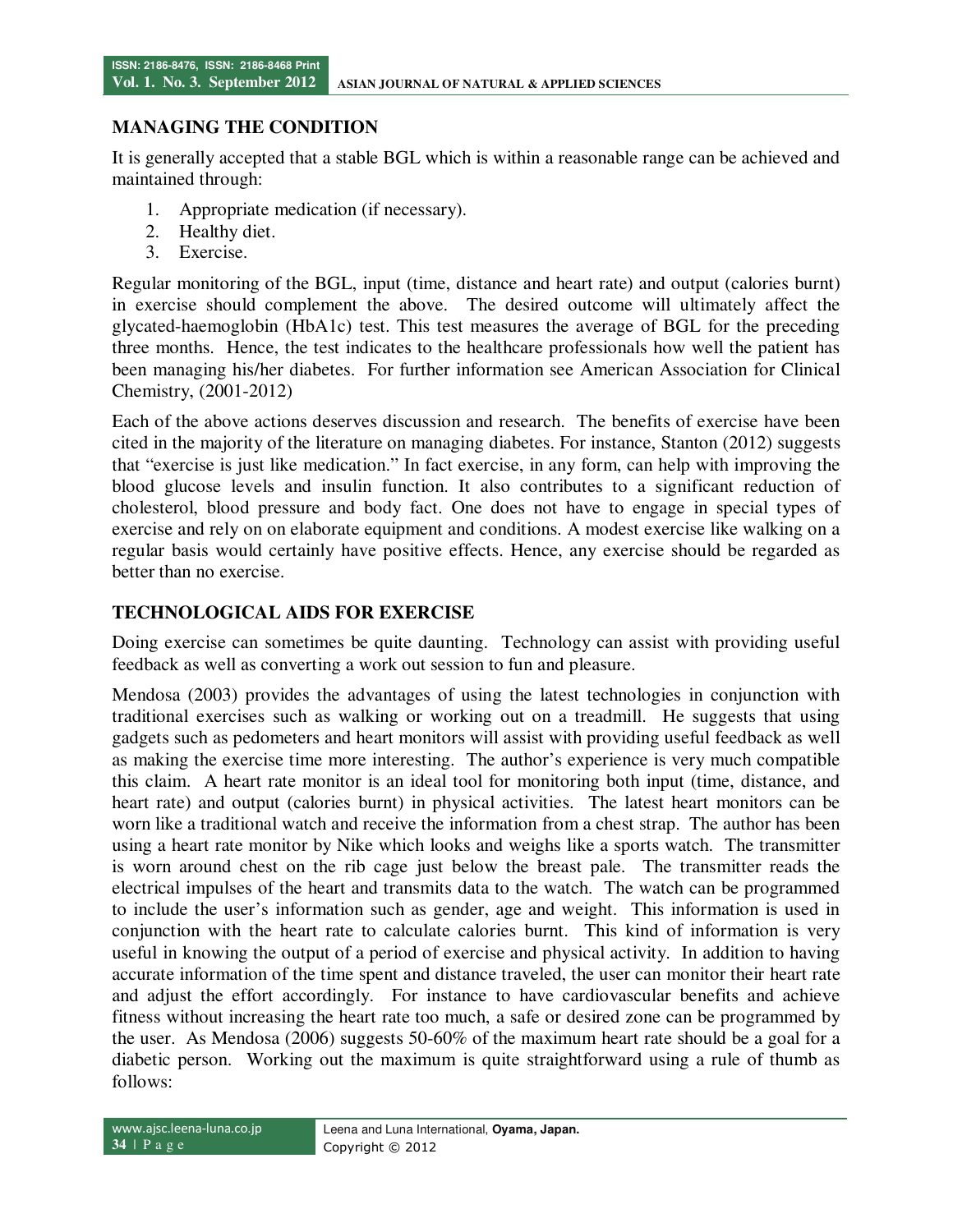Subtract your age from 220. For instance the maximum heart rate for a fifty year old person (using this rule of thumb) would be 170. It should be noted that medical professionals do not discourage this particular person to encounter higher heart rates during exercise. For instance, in the author's case going above 130 beats per minute during cycling was regarded as quite appropriate by his General Practitioner. A practical approach to using a heart rate monitor would be to utilize the zone setting feature which allows the user to pre-set several heart rate zones. Every time the user enters or leaves a zone an alarm is sounded to warn for possible adjustments. Table 1 illustrates an example used by the author.

| <b>Beats per Minute</b> | <b>Suitable for</b>    |
|-------------------------|------------------------|
| $85 - 99$               | <b>General Fitness</b> |
| $100 - 118$             | Weight Loss            |
| $119 - 135$             | Aerobic                |
| > 135                   | Anaerobic              |

**Table 1: An Example of different heart rate zones** 

A portable satellite navigation system can also be an excellent means of monitoring the input. The advantages of such a device are firstly in knowing the exact distance traveled and speed. The device does also provide other useful information such as time and altitude. The author uses a Garmin Foretrex 201 to monitor speed, distance and time for walking and cycling. Knowing and trying to maintain a suitable walking speed would certainly contribute to the benefits of a walking session. For instance, 5-6 km per hour is a reasonable general fitness exercise for the author. Another device which is certainly worthy of mention is fitbit. As suggest by fitbit Inc (2012), it makes every step you take a step toward better fitness. This very compact device with its super sensitive 3D motion sensor can track the user's day down to details that ordinary pedometers cannot. It evens counts the floors climbed. If the user chooses the data can be collected wirelessly by fitbit's website and summary of the achievements are sent to the user in an email. There is also a fitbit iphone app which provides quick and on-the-go access to the statistics. Therefore these types of technologies can help with more informed ways of achieving exercise targets.

## **Technological Advances in Monitoring Blood Glucose Levels**

Personal Glucose Monitors were a Technological Breakthrough in having Personal Control over Glucose Levels. There is no doubt that the advancement of the computer technology in the latter part of the previous century played a significant role in this field. The first personal monitors started to become available in the early 1980s. They have become smaller, faster with large data storage capacities for less amount of money. A personal BGL monitor provides a diabetic person with control over effectively managing the condition. For instance, it would be possible to make necessary adjustment in diet, exercise or medication based on the feedback. This ability to have accurate feedback on a regular basis has both short and long term positive effects in proper management of diabetes. The technology is progressing at a very rapid pace and changing and shaping the tools and equipment we use. It is interesting to note that there are already a few novel ideas which are gradually turning into practical and commercial products. For instance, needle free lancets using laser are becoming available. These devices will take the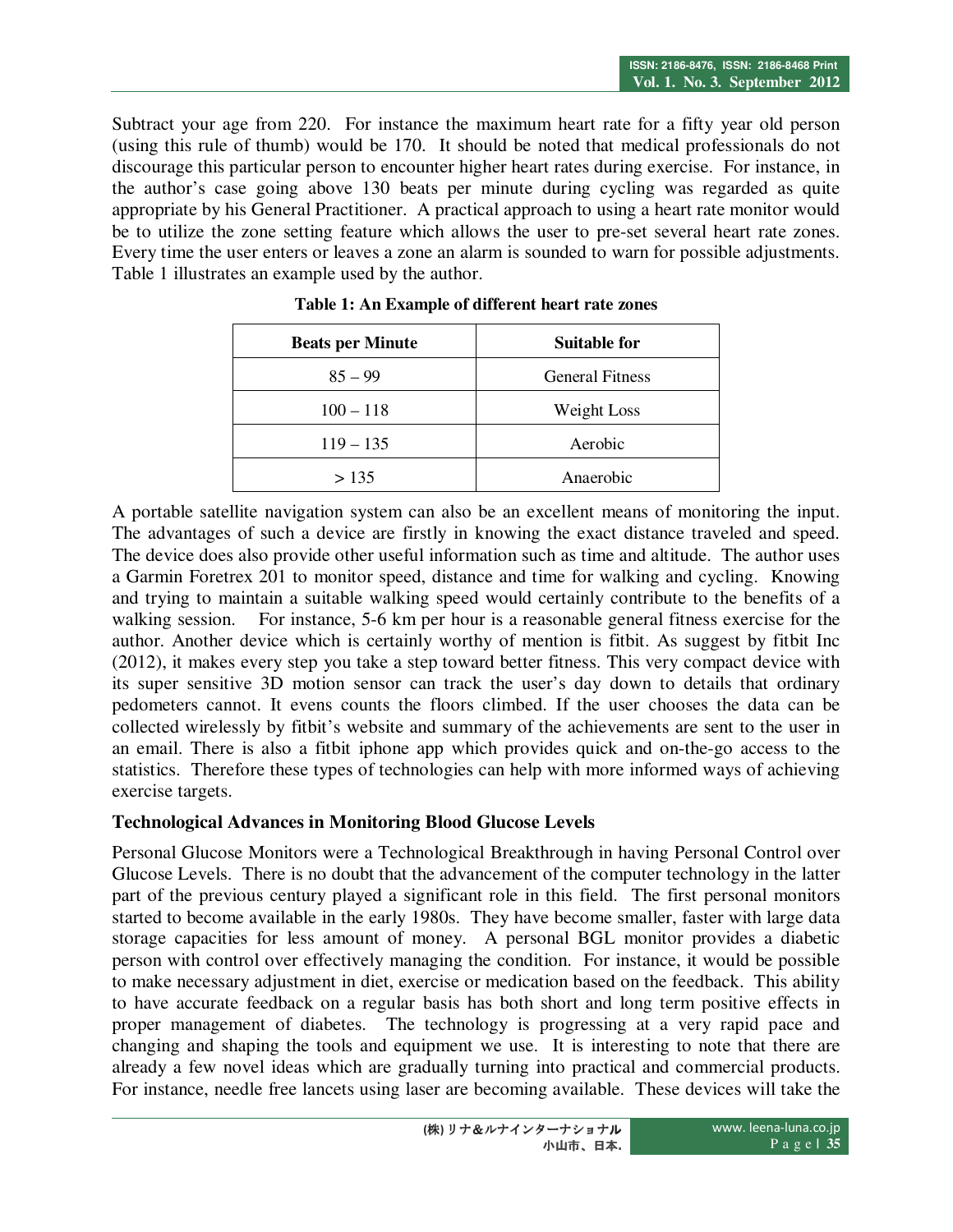finger pricking discomfort out of the BGL testing process. GlucoWatch is another revolution which does not require any finger pricking. The glucose monitor is worn like a wrist watch and tests the BGL by drawing small amounts fluids from the skin. Hence, testing and data collection can be carried out on a regular basis.

A very effective way of analyzing, displaying and graphing BGL data taken by the glucose monitors can be carried out by utilizing specially developed computer software. The data from the portable glucose monitor is uploaded to a computer and the software is used to receive, analyze and output the information. The software can also perform basic Statistical analysis such as calculation of minimum, maximum, mean and standard deviation. Desired lower and upper limits of glucose levels can be set by the user and then the system would display the output graphically (Figure 1). The system would also analyze and depict the data for different times of the day (Figure 2). Pie charts (Figure 3) showing different proportions of BGL are also very useful and effective ways of displaying the historical data for both personal and healthcare professional purposes.



**Figure 1: Graphical Representation of Historical BGL Data**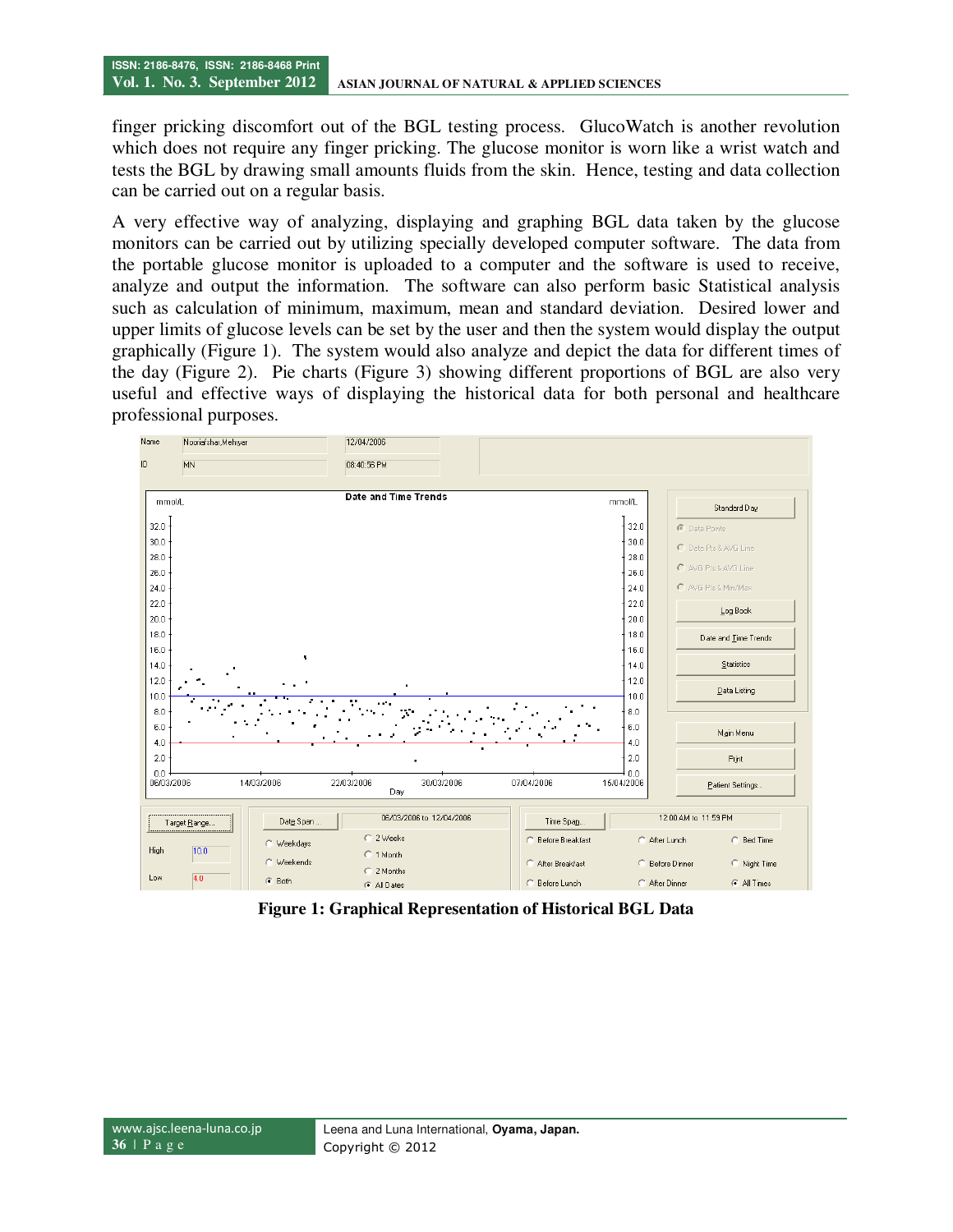

**Figure 2 – Graphical Representation of Historical BGL Data for Different Times of a Standard Day** 



**Figure 3: Pie Chart Depicting Different Proportions of BGL Levels for the Historical Data**